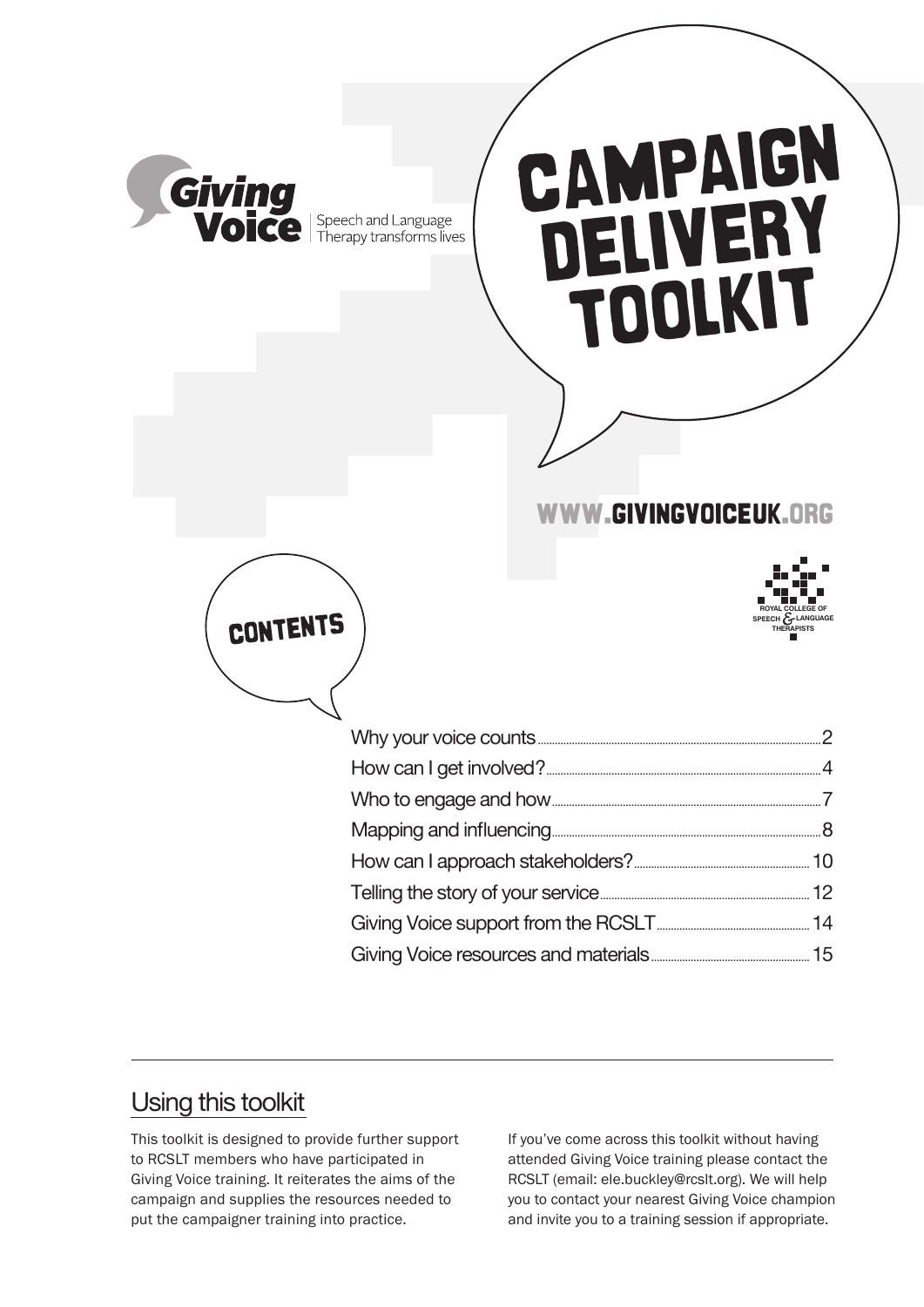# Why **your voice** counts

## Welcome to Giving Voice

Speech and language therapy transforms Lives. You know that. The RCSLT knows that. Your service users know it. Together, let's make sure everybody else does too.

Giving Voice is our chance to turn challenging circumstances into a golden opportunity to ensure speech and language therapy services are seen as a cost saver and not a cost driver.

Thank you again for your willingness to take part in this positive mobilisation of our profession. At this time of austerity measures, we recognise the need for collaboration to meet the challenges ahead. Securing services for people with speech, language, communication and swallowing needs is at the heart of this campaign.

We look forward to working with you.

Kamini Gadhok, CEO, RCSLT

The Giving Voice campaign is designed to 'give voice' to people with speech, language and communication needs – to ensure their needs, and those of their carers and families, are met. Our aim is to demonstrate how speech and language therapy makes a difference to individuals and the broader society across the UK. Giving Voice will help speech and language therapy services demonstrate speech and language therapists' unique value to national and local decision makers, while showing evidence of our efficiency and value for money.

These are the four key messages on which our campaign is based:

- 1: Speech and language therapists are specialists who enable people to develop or regain vital communication and swallowing skills.
- 2: Problems with speech and language imprison the individual, and severely limit their participation in family life, the community, education and the world of work.
- 3: Tackling communication and swallowing problems reduces avoidable costs and waste in the NHS, local authorities, schools, the criminal justice system and the wider economy.
- 4: Urgent changes are needed to support timely access to speech and language therapy for those who need it.

'Campaigning' is a very broad term, describing everything from a community group getting together to petition against the closure of a local swimming pool, to Obama's 2008 US presidential election campaign, which reverberated around the globe. The Giving Voice campaign will look different wherever RCSLT members pick up and run with the concept – but all our activity will be contributing towards a groundswell of awareness and appreciation of the role of speech and language therapy in our communities.

Giving Voice is breaking new ground for the RCSLT and we hope it marks the start of an exciting journey for you too! Thank you for finding the time and energy to learn more about the campaign. This toolkit will equip you with the facts and the skills needed to demonstrate to your local decision makers that your service is indispensable and good value.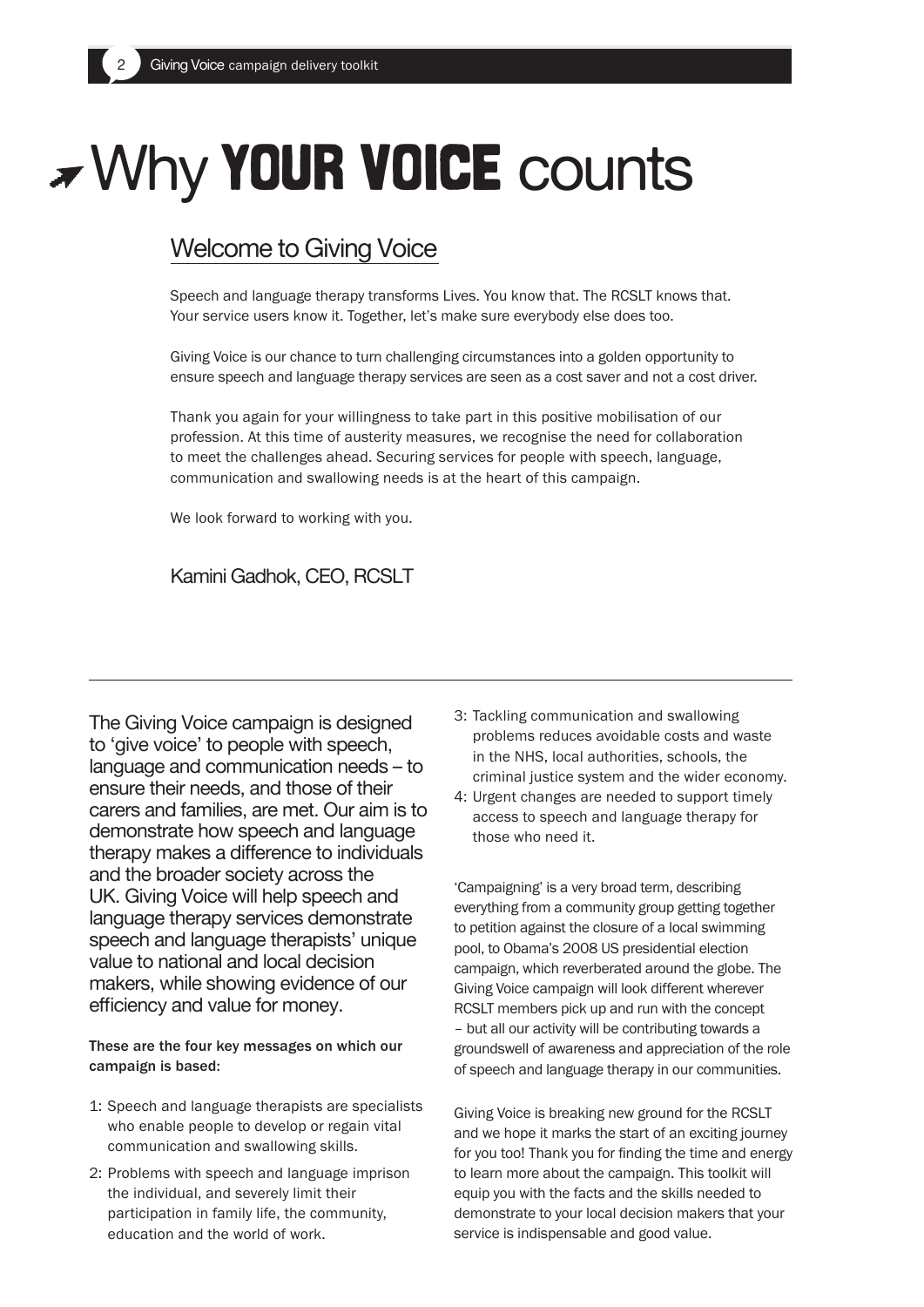## Giving Voice is:

Timely – now is the time to demonstrate that speech and language therapy services offer a unique, essential and value for money service to the individual, families and society.

Positive – Giving Voice will help you to offer solutions and indicate to your commissioners that SLTs are proactively engaging with the challenges.

Realistic – money is a challenge everywhere. Giving Voice aims to help your service identify innovations that will lead to better patient outcomes and cost savings.

Collaborative – wherever it's beneficial, Giving Voice should be part of a joint effort amongst allied health professionals to work collectively on creative solutions to the economic challenge.

## Giving Voice – across the UK

Nationally – The RCSLT is engaging with politicians and the media at a UK-wide level. We're Giving Voice through high-level lobbying meetings, parliamentary events and press work.

Locally – The most important action is on the ground where you are. Local decision making is increasingly influential – which is why the most powerful and passionate advocates for Giving Voice need to be embedded in existing speech and language therapy services.

Individually – Your role is to share the principles of Giving Voice with your colleagues, work with the RCSLT to equip members with campaigning skills and put these into practice for the sake of service users, who deserve the best possible service, despite the economic circumstances.

## Take part in the Giving Voice campaign if you have:

Five minutes – tell a colleague about the campaign while you're making a cup of tea/ walking to the car park/in the lift. Log on to Facebook or tweet that you're 'Giving Voice' because speech and language therapy transforms lives. Visit: http://www.facebook.com/RCSLT and www.twitter.com/GivingVoiceUK

One hour – sit with a colleague and plan how to put your Giving Voice campaign training into practice at a key meeting with your local MP.

One day – work with your team to plan and deliver an activity day to raise awareness of your work. This could include developing case studies of your users and how speech and language therapy has transformed their lives. You could use a normal working day where everything has a 'Giving Voice' flavour – for example, how about having template speech bubbles for service users to fill in available in the waiting room. You can then turn these into a vibrant display or include them in a photo-call with the local paper (read more about 'design-a-speech-bubble' in Appendix 9). You could also refresh your service notice board with Giving Voice materials and key messages.

See the 'Giving Voice and continuous professional development' resource for more ideas. The possibilities are endless – we look forward to hearing from you about how Giving Voice is taking shape where you are.

This toolkit contains resources to make the campaign happen: from template letters to event activities, we have tried to make it as easy as possible for you to take part. See appendices.

## **"The RCSLT's Giving Voice campaign provides an ideal platform to champion the role of speech and language therapists and I wish you all the best with this campaign."**

Anne Milton MP, Parliamentary Under Secretary of State for Public Health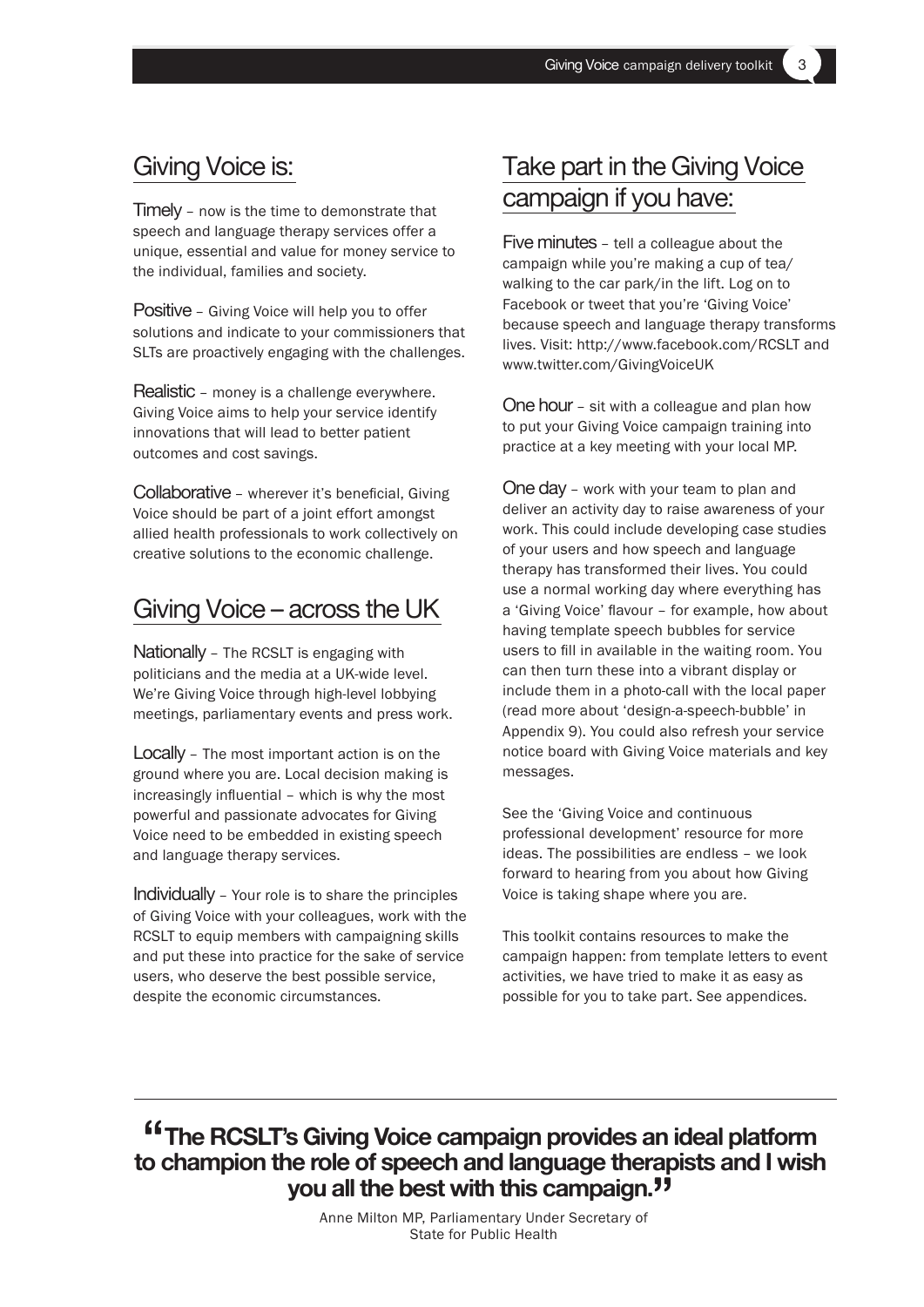# **HOW** can I get involved?

We would like all RCSLT members to engage with the Giving Voice campaign. However, we appreciate that everyone has different skills, interests and circumstances. Campaign activity can be spread across your team to maximise your impact and the support you can offer each other.

#### We need campaign champions throughout the UK to:

- Coordinate your local Giving Voice initiatives.
- $\blacksquare$  Be the link back to the RCSLT.

We are recruiting champions in each region of the UK – they will act as the main Giving Voice link back to the RCSLT. Contact Ele Buckley, National Coordinator for Local Campaigns, if you would like to explore becoming a champion, or you would like to be put in touch with your nearest champion. Email: ele.buckley@rcslt.org. Undertaking this role will involve exciting CPD opportunities as well as experience you can add to your CV.

#### We need all RCSLT members, as Giving Voice campaigners to:

- Be the on-the-ground face of the Giving Voice campaign.
- Engage other SLTs and service users in the campaign.
- $\blacksquare$  Engage and influence local decision makers like MPs and councillors.
- Feed back to the RCSLT on the success of campaign resources and support.

## Why should I get involved?

#### What's in it for me and my service?

 $\blacksquare$  Help to convey the importance of speech and language therapy services and make a positive case for the commissioning and provision of

speech and language therapy services, showing how your service adds value for money and is a cost saver, not a cost driver.

- Giving Voice is a positive vehicle for you to use to share your knowledge and experience, enabling you to be proactive in engaging with local decision makers to inform service redesign and innovation.
- Your campaigning should lead to improved collaboration and working relationships with AHP colleagues.
- Giving Voice activities can be done as CPD by teams and individuals. Through Giving Voice, SLTs will demonstrate how they enhance service delivery and be of benefit to service users.

## What sort of support will we get?

- A toolkit to help you get your local campaigning started, including guidance on how to engage effectively, and template letters to politicians, template press releases and tips on running an event.
- Ongoing support at the end of the phone from the RCSLT.
- $\blacksquare$  News of other champions' efforts plus the chance to share ideas and support each other.

## Unleash your inner campaigner

Giving Voice aims to unleash the fantastic skills you already have in communicating, influencing and creativity (to name but a few). Many of the skills and activities within the Giving Voice training and toolkit can contribute to your CPD. Look at the CPD framework in this toolkit (Appendix 8) to map how you can combine Giving Voice action with your own learning.

Many of you have already attended RCSLT events where activities to enhance influencing skills have been delivered. Perhaps you've attended a 'Sink or Swim' event in Northern Ireland or Scotland? The RCSLT has always thought these skills are important but now is the time to make sure everybody's exercising them.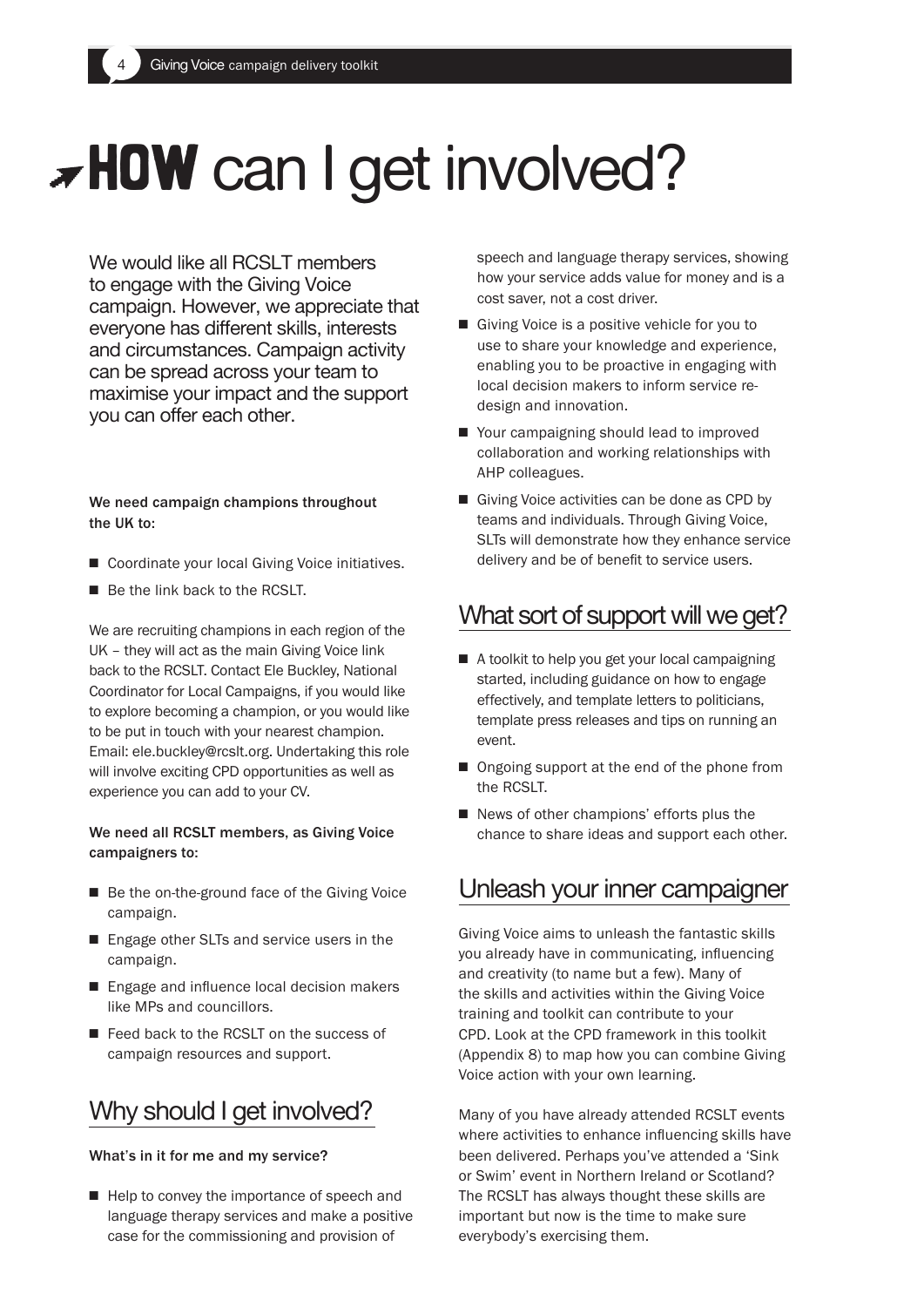This flow chart explains the steps you might take during your local campaigning activities. You might find it helpful to look at this with your team when you're planning local Giving Voice activities. It will help you share out roles and responsibilities.

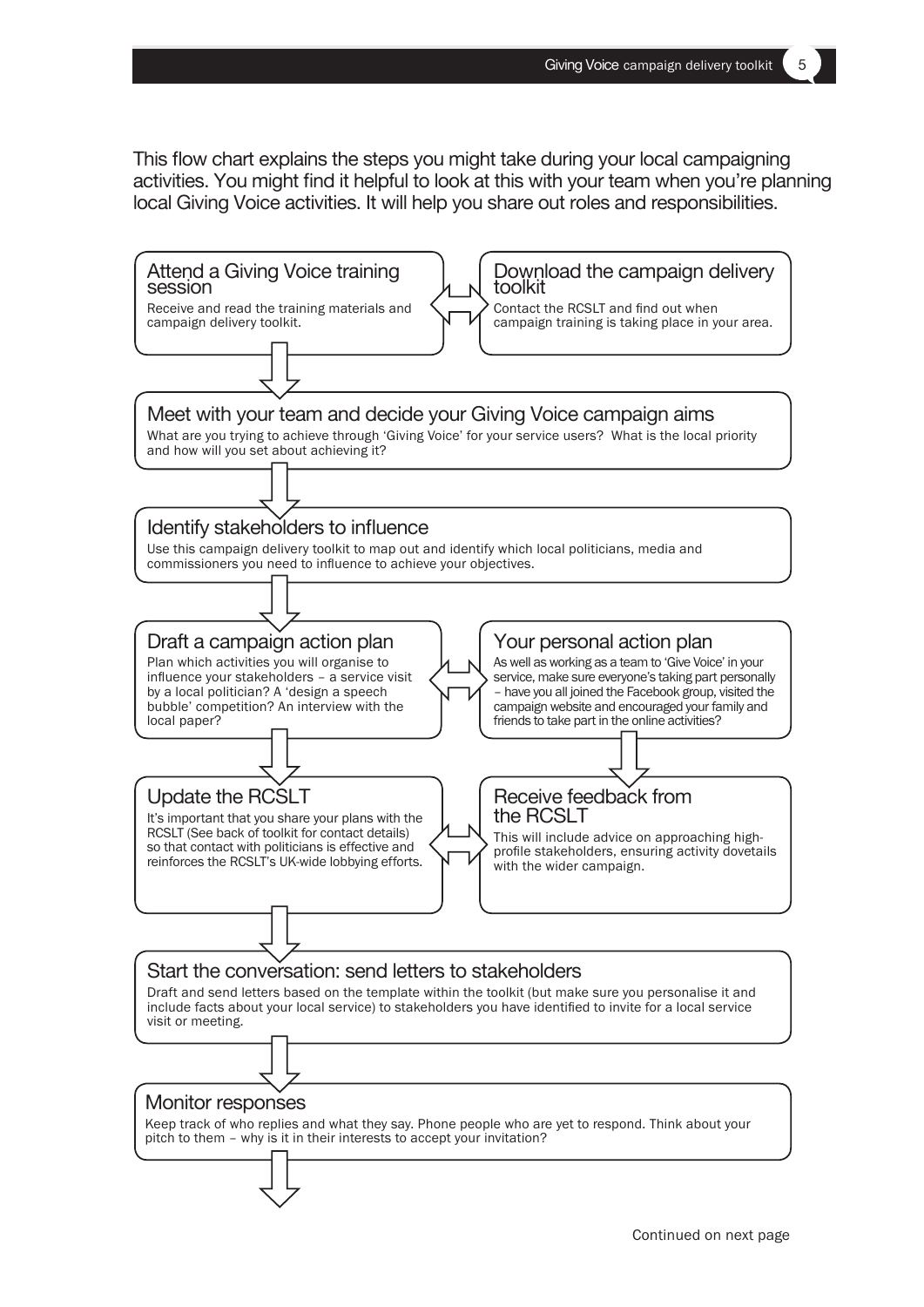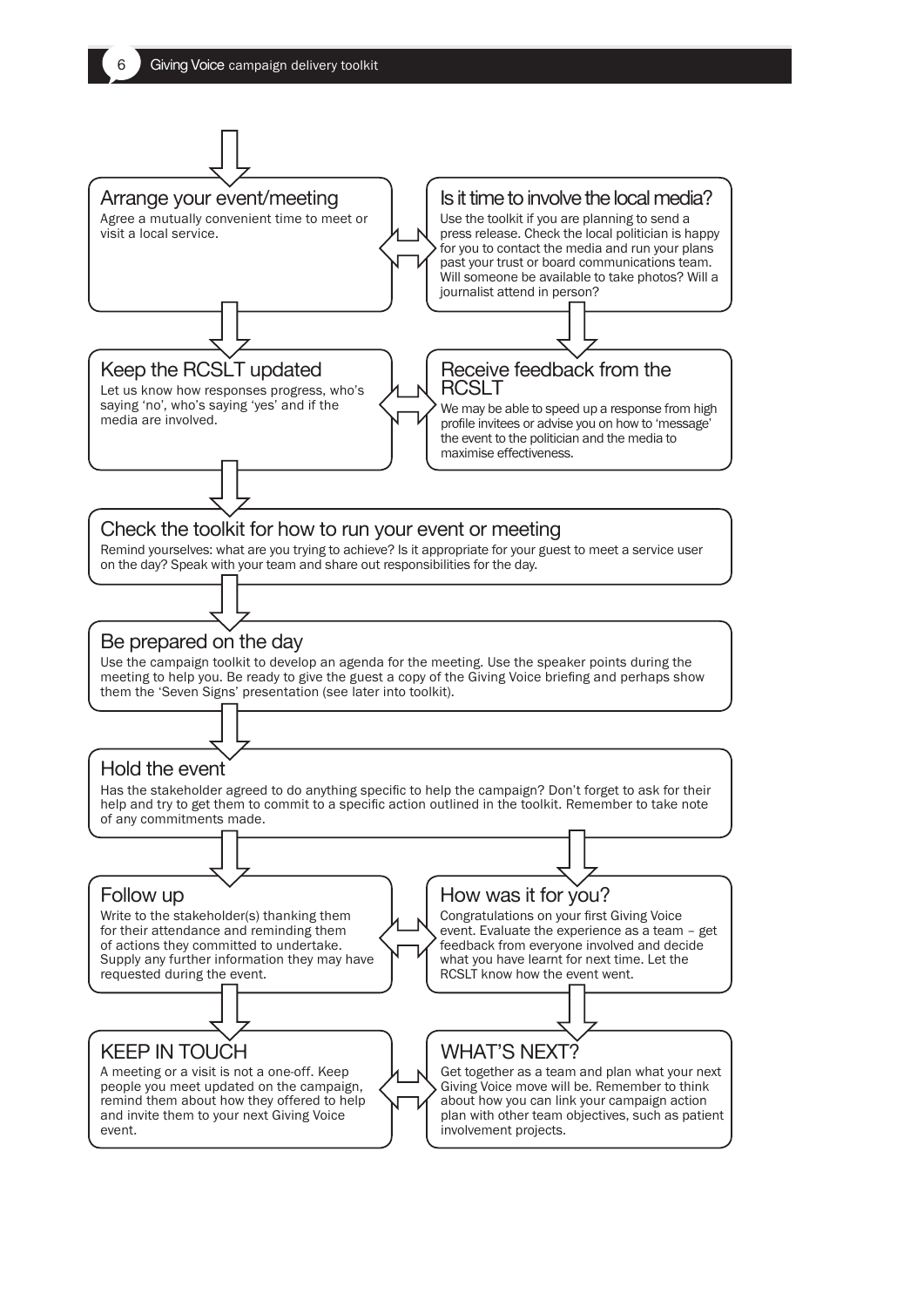## Who to engage **and how**

This section is designed to provide you with a user-friendly guide to service user and political engagement in your local area, by helping you to identify the key local stakeholders to engage in your 'Giving Voice' campaign activity.

Local political engagement means approaching decision-makers and key influencers in your community, such as your constituency member of parliament/assembly, and councillors. They also include senior staff at your local authority, such as the directors of health and social services, depending upon their 'provider' and 'commissioning' form.

Understanding the best way to engage these stakeholders is important to achieving successful outcomes for the campaign, and these relationships could prove extremely valuable to you. The RCSLT is here to help with any political engagement activities you undertake, please contact us for the latest briefings before meeting local politicians.



The table below demonstrates how one individual (Vanessa – head of service at Prince Charles Hospital in Merthyr Tydfil) can map out part of their own sphere of influence. Use this information to map out your own and fill in the gaps below. Compare notes with colleagues in your team and get an idea of the sphere of influence you have between you.

| <b>Elected representatives</b>                                    | <b>Find yours</b>                             | <b>Example</b>                                                                            | Your sphere of influence |
|-------------------------------------------------------------------|-----------------------------------------------|-------------------------------------------------------------------------------------------|--------------------------|
| Council Group Leaders (and<br>Independents)                       | (Local Council Website)<br>www.merthyr.gov.uk | Full contact list on Council<br>website. (Council Leader<br>Councillor Jeff Edwards (Ind) |                          |
| Ward councillors by service<br>location                           | www.writetothem.com                           | Search by hospital/service<br>postcode                                                    |                          |
| Local Councillor Health / Ed<br>/ Soc. Services Portfolio         | (Local Council Website)<br>www.merthyr.gov.uk | Eg Councillor Gareth Jones<br>(Ind)                                                       |                          |
| In Scotland, Wales and<br>Northern Ireland - MSPs,<br>AMs or MLAs | www.writetothem.com                           | Portfolio Member for<br>Social Services and Social<br>Regeneration                        |                          |
| Member of Parliament (MP)                                         | www.writetothem.com                           | Huw Lewis Lab                                                                             |                          |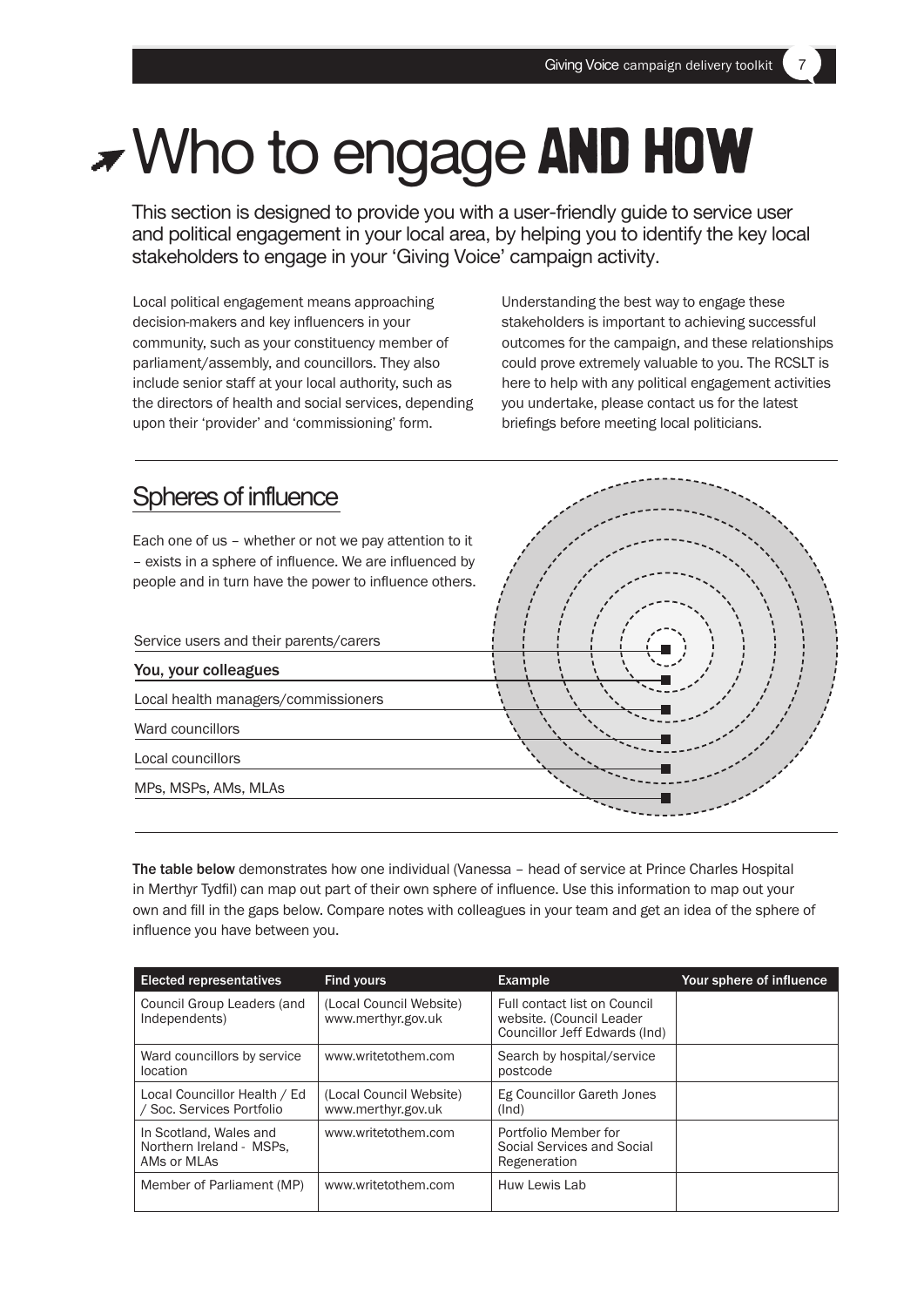## Mapping and **influencing**

This guide seeks to make mapping and influencing your key stakeholders simple, straightforward, and above all, time efficient. We recognise the busy professional environment you work in and that you will have limited time for these activities. The guidance is divided into two sections:

- $\blacksquare$  How to identify the key stakeholders to contact about Giving Voice.
- $\blacksquare$  The means by which you should engage with these groups (there are template letters and further resources available in this toolkit to help).

## Who should you contact?

Service users

## **"I'm supporting giving voice because 'I am determined to have a positive impact on others in the same way that my SLT has had on me!**<sup>"</sup>

Peter – service user from Northern Ireland

The ultimate aim of the campaign is to Give Voice to our service users. The RCSLT is working hard to help Peter, and others to fulfil their ambition of sharing the benefits of their experience of speech and language therapy transforming their lives. Their stories and experiences are our most powerful means to gain the serious attention of politicians and press. Stories about people move us from facts and rationality to emotions and feelings. Stories don't need to argue and you can't argue with them. Listeners will work out the meaning of the story themselves, it isn't thrust upon them. Stories change minds.

Of course there are limits on the extent to which it is appropriate for SLTs to encourage their clients to be part of Giving Voice. The RCSLT is working to engage user organisations in the campaign to enable interested service users to take part in activity, such as contacting their own local politicians. The following are some of the means by which you might play a role in engaging service users in the campaign.

### Sharing case studies

The RCSLT is gathering case studies from all parts of the UK to celebrate you and your clients' achievements. We aim to show just how important speech and language therapy is, not just to those with communication and swallowing needs but to society as a whole. We would like to hear from inspirational therapists who have really made a difference to lives, and from adults and children who have benefited from their speech and language therapy – whether that means by starting school, getting a job or returning to work after a stroke. Stories that reflect the special relationship between clients and their therapist will enable us to demonstrate that speech and language therapists have a unique role to play. These case studies will be used to encourage media coverage for the campaign and to bring the issue to life for politicians.

## **"Until it happens to you, you don't realise how many people benefit from speech and language therapy. Without Andrew's help, I believe I would still be unable to swallow. Thanks to him life is slowly returning to normal."**

Alan – stroke survivor

See Appendix 3 for a communication accessible Giving Voice campaign briefing. This sheet should be a helpful starting point for engaging service users in the campaign, acknowledging some clients will need further assistance.

### Service user organisations

Please use your local contacts with service user organisation to share the Giving Voice campaign. Involve them when you can in your local awareness raising activities and encourage them to endorse the campaign on their own website or materials where possible. Contact the RCSLT if you would like help supplying a user organisation with campaign information and a logo for their website.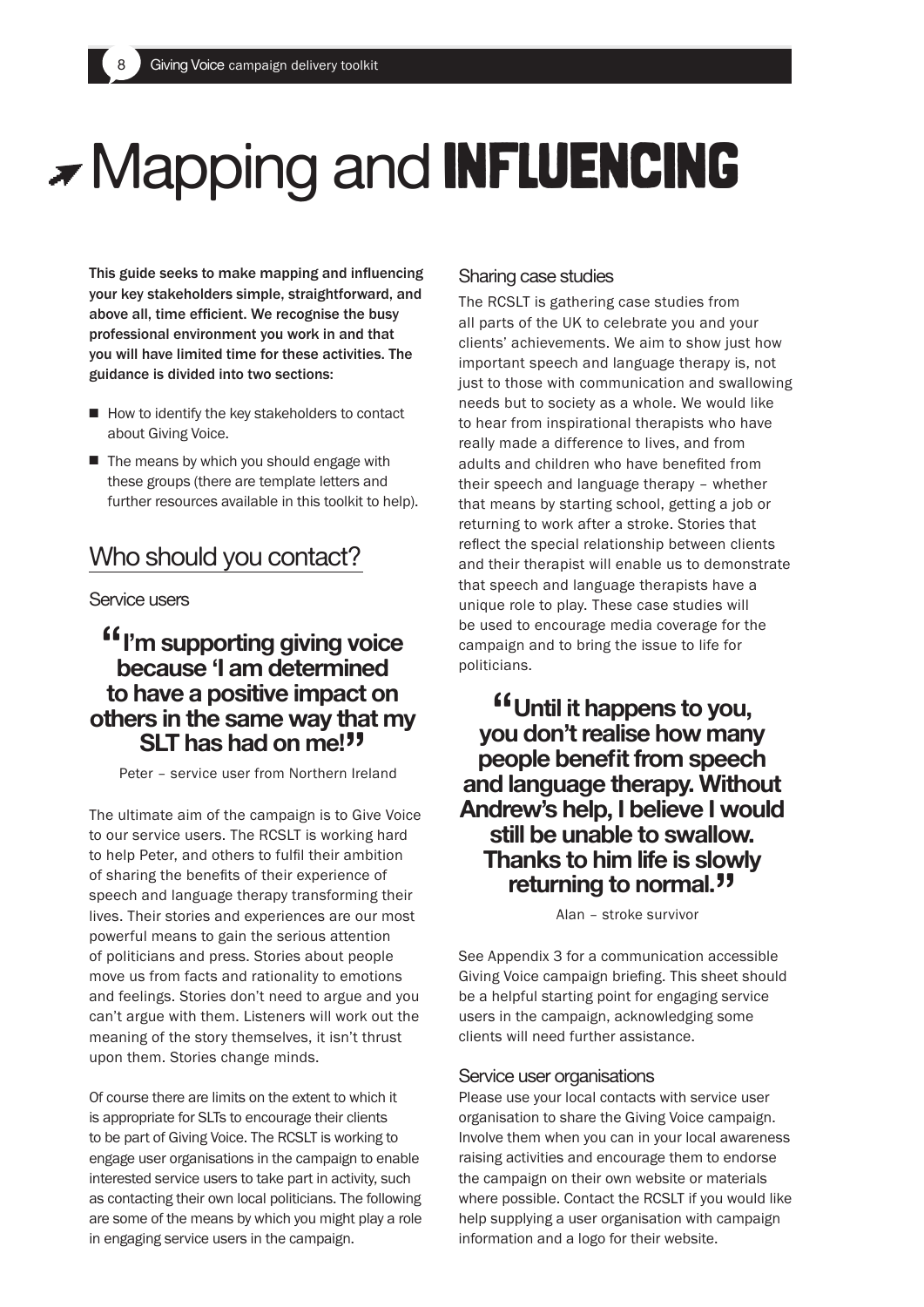#### Local decision makers

When deciding which local decision makers to prioritise read their biographies online (a quick internet search will locate these) and look out for particular issues or interests you could tap into. Make sure you refer to these interests in your communication with them. The website: www. writetothem.com is a great way to quickly identify your elected representatives. Use the additional websites below to retrieve more detailed information.

#### Your member of parliament

If your service is in England the first place to start is to approach your local MP. The UK is divided up into 650 constituencies, each with its own MP. You are represented in Parliament by the MP for the constituency in which you live. To find which constituency you live in, and the identity of your local MP, go to the UK Parliament website, and click on the 'MPs' section. You type your postcode into the search box and the result will come back with the name of your constituency and your local MP, with their contact details and a brief biography. Visit: www.parliament.uk/mps-lordsand-offices/mps

Parliamentary convention means that as a resident constituent you should write to your constituency MP, and writing as a resident of their constituency is the best means to engage with them. However, if your place of work or your patient base is in a different constituency, you are entitled to write to the local MP in your professional capacity as an employee in that area, or on behalf of a patient, and this is another effective means of engagement. You can use the Parliamentary search engine as above to identify these targets.

#### Your elected representative MSP/AM/MLA (Scotland, Wales or Northern Ireland)

If you live and work in Scotland, Wales or Northern Ireland, your first choice may be your local representative in your parliament or assembly, as most health matters are devolved.

In Scotland, the legislature is the Scottish Parliament and the members are called members of the Scottish Parliament (MSPs). Everyone in Scotland has one constituency (local) MSP and seven regional or 'list' MSPs – all of whom can do things for you. The same principles apply to MSPs as to MPs in terms of contacting them, and you can find your local MSPs at the Parliament's website: www.scottish.parliament.uk

In Wales, the legislature is the National Assembly for Wales and the members are called assembly members (AMs). Everyone in Wales has one constituency (local) AM and four regional or 'list' AMs – all of whom can do things for you. The same principles apply to AMs as to MPs in terms of contacting them, and you can find your local AMs on the Assembly's website. Visit: www.assemblywales.org

In Northern Ireland, the legislature is called the Northern Ireland Assembly and the members are known as members of the legislative assembly (MLAs). There are several MLAs for each constituency. The same principles apply to MLAs as to MPs in terms of contacting them, and you can find your MLA at the Assembly's website. Visit: www.niassembly.gov.uk

#### Your local authority/councillor(s)

You are represented on your local authority by local government councillors, and will have one or more responsible for the ward in which you live (a smallerscale division of your local authority area). Local councillors can represent you on a range of issues concerning local services, including education. You may not know which ward of your local authority you live in, or the identity of your local councillors, but they can be valuable local advocates for the campaign.

All local authorities will have a website that follows similar structures. The web address is usually follows this format: www.yourboroughname.gov.uk. On the website, navigate to the 'Council and Democracy' or 'Find your Councillor' section of the website, and you should be presented with a postcode search tool, like with the parliamentary website above. This will tell you which ward you live in and the names and contact details of your local councillors. Whilst on the local authority website, in most cases you should be able to identify a councillor who has executive responsibility for health and social care in your area. This can usually also be found on the council and democracy section, although some councils may call the department 'adult services' or equivalent. You may also be interested to look at the other departments, such as children's services, which will have links with our campaign.

#### Your local authority officers

In addition to local councillors, there is value in contacting the relevant permanent staff at your local authority. Each authority will have a health and/or social services/work/care department/ directorate, headed up by a senior council officer, or director.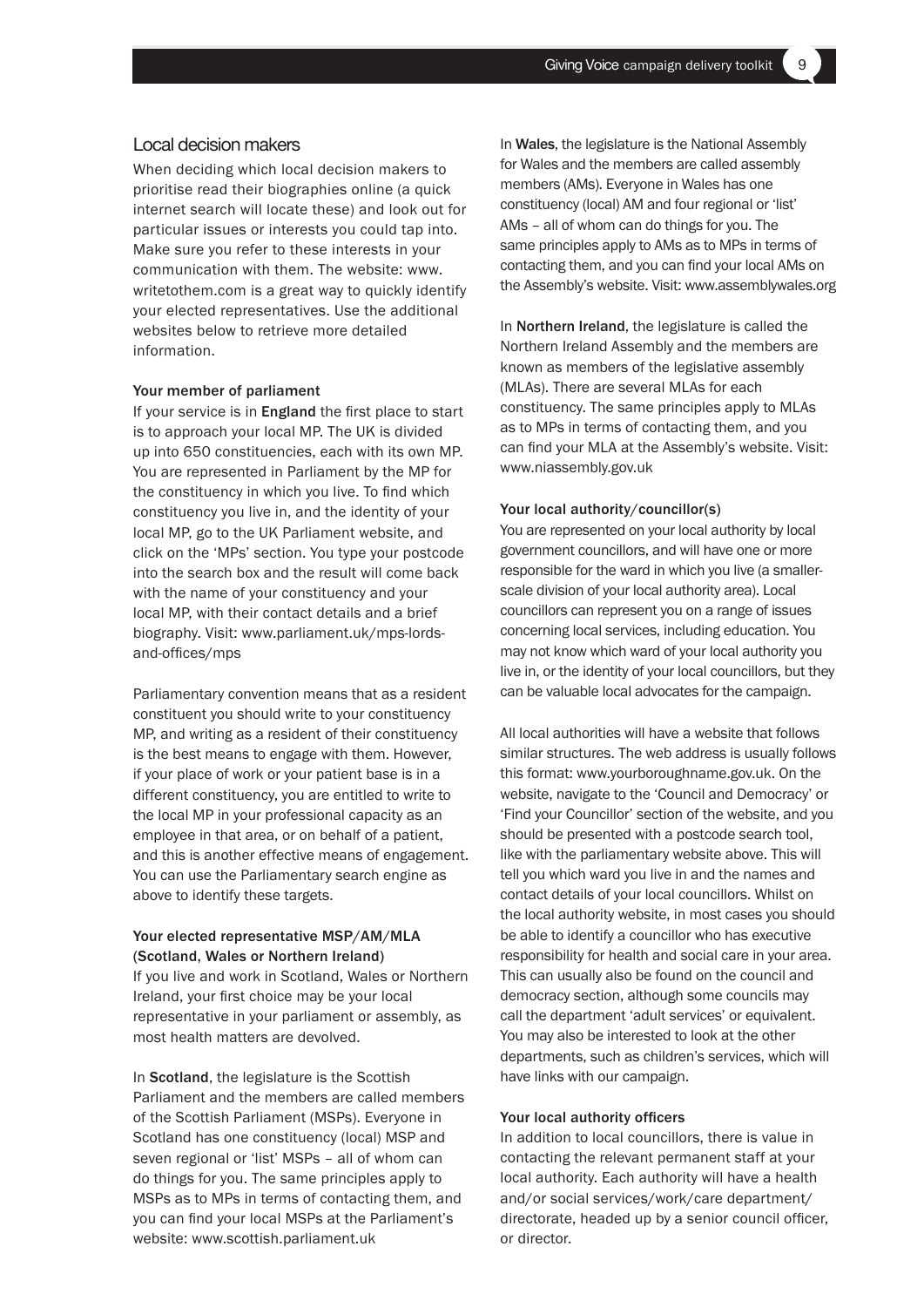## **<del>F</del>How can I approach stakeholders?**

## By letter

A personalised letter is the most effective approach. They are the best means of initiating contact with key stakeholders and the majority of approaches to them are made in this way. If you have never written to a politician before, you could use the template [Appendix 4] as a guide. To make your letter worthwhile you must personalise it with local facts and figures. The most important thing to do in the letter is to request a meeting or service visit to get your message across.

## Through telephone conversations

It is not usually worth telephoning your targets unless you have already written to them, as a 'cold call' will usually result in them asking you to write to them in one form or another. However, if you have not received a written response from your target within two weeks of writing, a telephone call to bring their attention back to your letter is an effective means of engagement.

## Using face-to-face meetings

Above all, a meeting is often the result you are seeking to achieve from this engagement activity, although you may be able to achieve your campaign goals in a telephone call.

#### **Surgeries**

Politicians almost always hold 'surgeries', ie meetings where they make themselves available to meet their constituents individually. These should be published on their websites or details of them can be obtained by contacting their offices directly. They can operate on an appointment or drop-in basis. You may therefore find it helpful to meet with your representative in this way, either before or after writing to them.

#### One-to-one at the speech and language therapy service

Ideally you should try to obtain an appointment with the local politician, allowing them to meet with you at your service as this will maximise their engagement with your campaign.

#### Service visits

To achieve the campaign objective of improving understanding of speech and language therapy – what it involves and how it benefits individuals and society – it would be great to invite politicians and/or the press to visit your service. It can be difficult for people who have not experienced speech therapy to imagine a session or grasp the importance of the regular contact between therapist and client.

A service visit takes a little more organisation, but is often a more effective way of engaging your stakeholder because it helps to bring the issue to life – they can experience at first hand what the service comprises, the people it supports, and the impact that SLT interventions make on a person's life.

### Think about the key components of a service visit:

- $\blacksquare$  Arrange a convenient time for the stakeholder to visit your service or clinic.
- $\blacksquare$  Seek the permission of any clients who will be present and ensure they feel comfortable with the plans. The RCSLT has some further communication accessible resources for use in planning events with client-involvement – contact us for more information.
- Arrange a photographer to capture the visit and use these pictures to help you further promote the work you do.
- When inviting politicians or other 'VIPs' offer them some encouraging advice on how best to engage with clients to find out more about their experience. The Communication Forum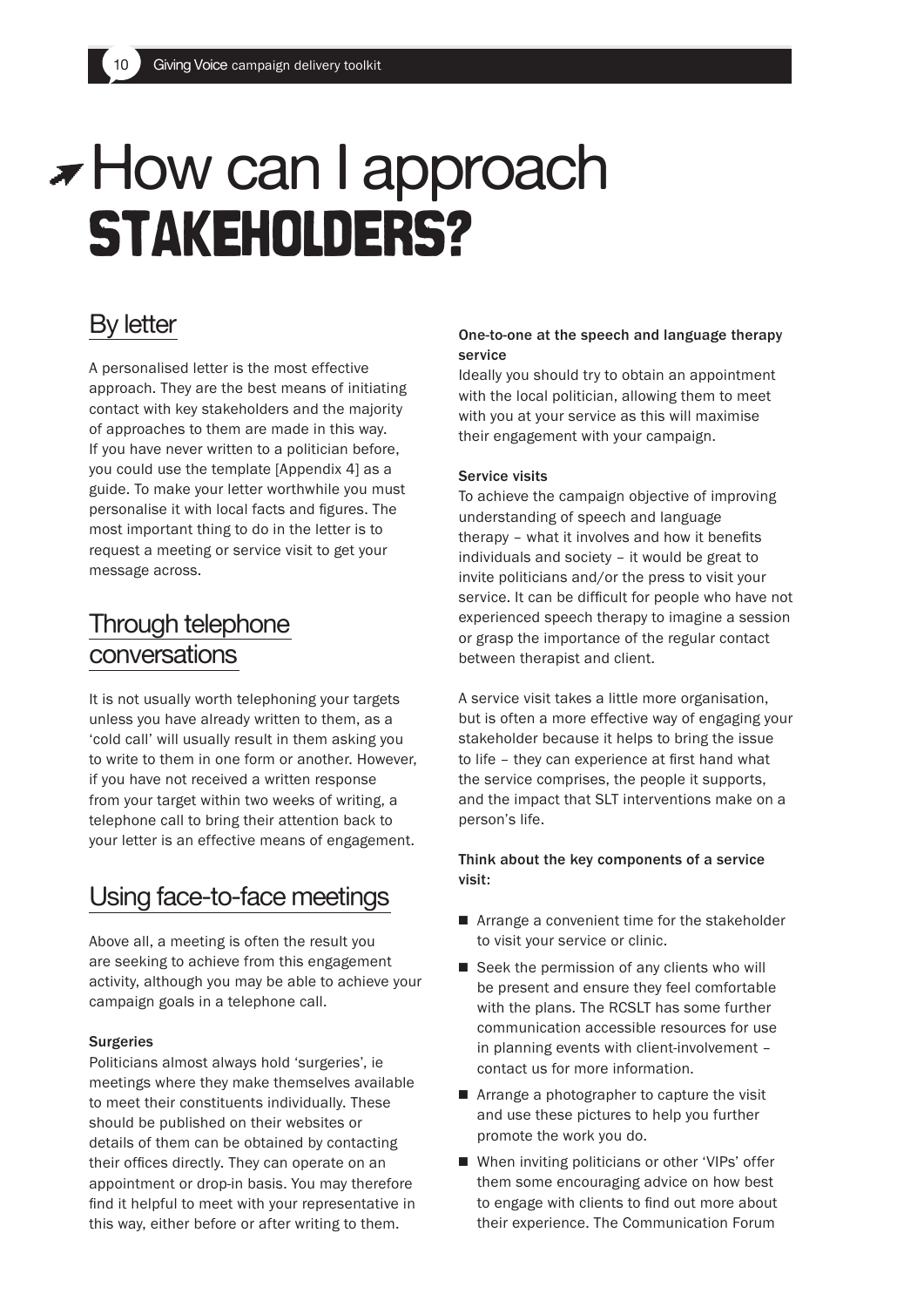Scotland (of which RCSLT is a member) has developed, in consultation with SLTs and people with communication disabilities, a fantastic toolkit aimed at policy and decision makers. It offers advice and practical tools on improving and supporting engagement with people who have a variety of communication support needs. For example, it includes a fact sheet on how to ask questions in the best way for people with communication needs. Visit: www.communicationforumscotland.org.uk Why not ask your guests to visit this website before their service visit?

#### Draw up a clear agenda for the visit. Ideally this would include the following activities:

- Private meeting with SLTs and clinical manager to provide an introduction to the service and clients that the stakeholder will be meeting. You will want time to run through the business of the meeting and the campaign 'asks'.
- Sessions with one or two service users, ideally showing a range of interventions and services you provide. If possible, it is useful to be able to show the 'special relationship' between the SLT and client.
- $\blacksquare$  Brief tour of the service.
- Photo opportunity (with external local media or for internal PR purposes – more on this below).
- $\blacksquare$  Make sure you get permission from the right people in advance – both clients and the communications team of your trust or board if this is necessary. Liaise closely and ensure your visit plans are approved.
- You will also need to run any press releases past the constituency office of the politician – you can check they are happy with the media being there when you set up and confirm the meeting.
- Make sure you tidy up in advance and prepare a short briefing for all attendees and staff – who is visiting and why is it important. You might also remind them of the campaign key messages so they are front of mind.

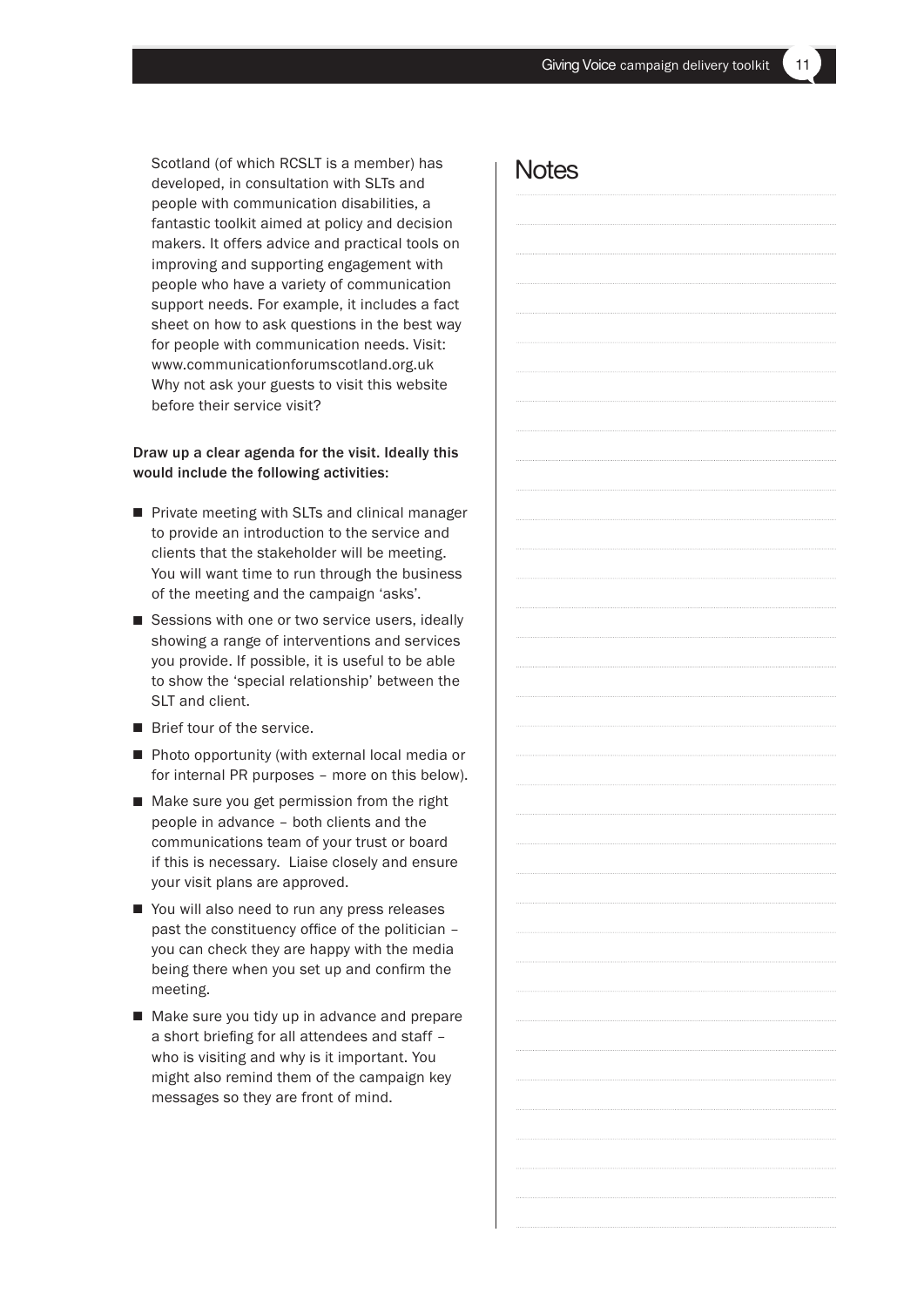## **Telling the story** of your service

To build a powerful case for the relevance and effectiveness of your speech and language therapy service you need to arm yourself with accurate and compelling information about your situation. Local politicians, journalists and commissioners are interested in the local picture. You need to combine 'killer facts' about speech, language and communication needs, with prevalence rates in your area, along with other pertinent information such as successful models of service delivery, to form the basis of your case for your service. Combining these hard facts with the retelling of service users' personal experiences should add up to a strong case that's worth listening to.

## Where to find the information

### Giving Voice key messages

The four 'messages' below sum-up the central arguments for ongoing investment in SLT services in tough times. They aim to improve understanding of the impact of your service and demonstrate the economic benefits of sustained investment. You can use these messages to explain the campaign to your colleagues and commissioners. Make them visible and have them on the tip of your tongue.

- 1: Speech and language therapists are specialists who enable people to develop or regain vital communication and swallowing skills.
- 2: Problems with speech and language imprison the individual, and severely limit their participation in family life, the community, education and the world of work.
- 3: Tackling communication and swallowing problems reduces avoidable costs and waste in the NHS, local authorities, the criminal justice system and the wider economy.
- 4: Urgent changes are needed to support timely access to speech and language therapy for those who need it.

## General 'killer facts' about speech, language and communication needs

Here are some 'killer facts' you can use in letters or during meetings to demonstrate the need for action, and the importance of speech and language therapy interventions – it is good to show the bigger picture and be able to answer the 'so-what' question.

- $\blacksquare$  Communication disorder is the most common disability seen in childhood, affecting up to 10% of children in society.
- 7% of five year olds entering school have significant speech, language and communication needs (SLCN).
- Up to 55% of children in deprived areas do not have the necessary speech and language skills needed to learn to read and write.
- $\blacksquare$  90% of the 1.5 million people in the UK with a learning disability also have SLCN.
- 70% of young offenders have SLCN.
- $\blacksquare$  50,000 people who have a stroke every year have SLCN; 75% of stroke survivors have problems with swallowing immediately post stroke.
- Over 20% of people will suffer from communication difficulties at some point in their lives and communication disorder is the most common disability seen in adults.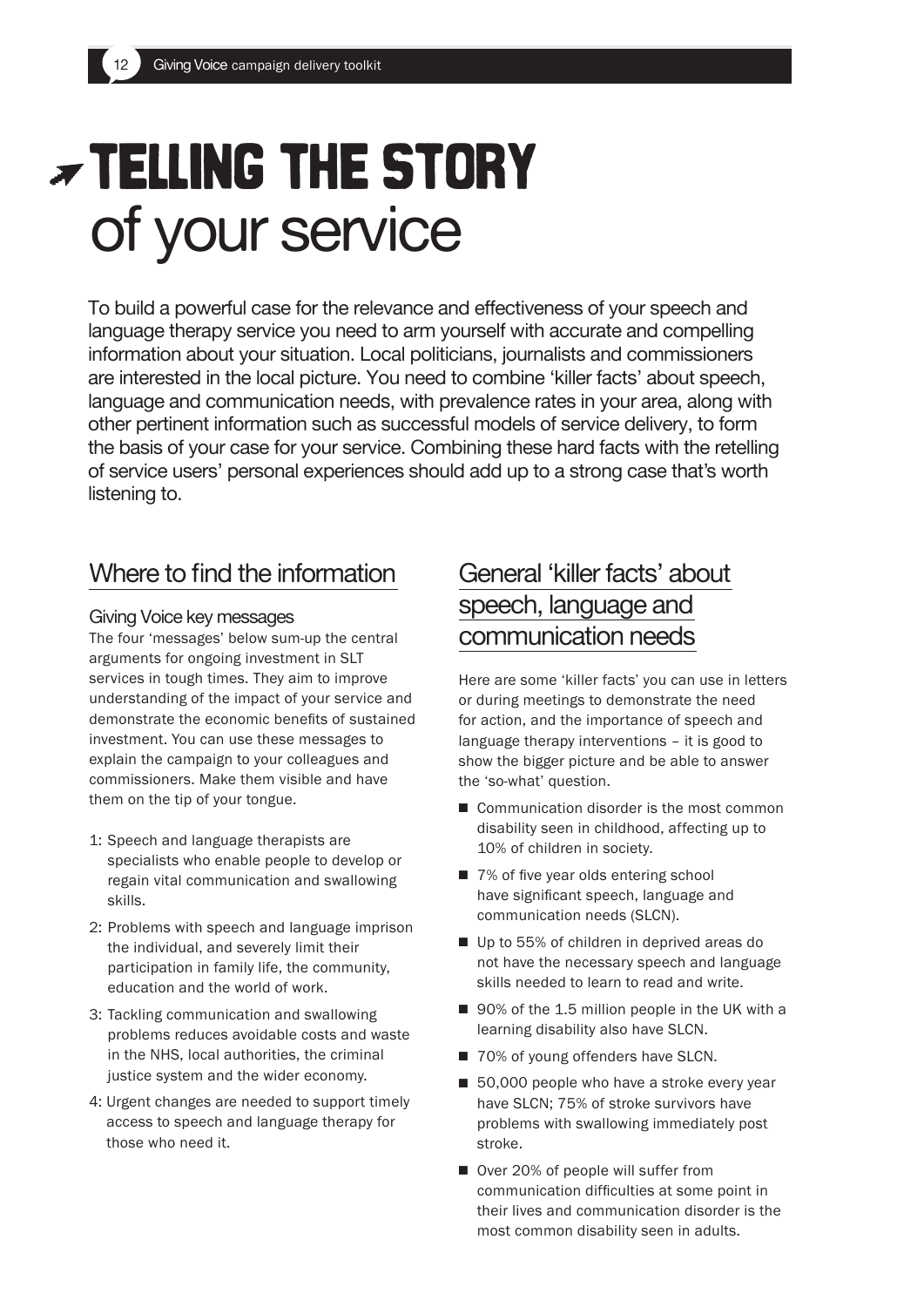Make sure you have some local 'killer facts' up your sleeve too – as this is where local politicians' interests really lie. But it is helpful to give a flavour of the national picture.

#### The Resource Manual

This RCSLT resource provides a synthesis of the evidence base and a synthesis of the management for a range of clinical areas. It can be used to assist speech and language therapists in gathering data required to support service tendering agreements, service planning, monitoring arrangements and/or where services require the development of a specification. Speech and language therapy managers can use this resource as part of a dialogue with commissioners to support understanding the commissioning agenda and the outcomes that speech and language therapy services are to be assessed on. Visit: www.rcslt.org/speech\_and\_ language\_therapy/commissioning/resource\_ manual\_for\_commissioning\_and\_planning\_ services

#### Economic case

The RCSLT has commissioned an independent economic study into the short and medium term cost savings that can be achieved as a result of targeted investment in speech and language therapy. The findings can be used to help with the development of you speech and language therapy service's business case, and to help realise the value from cross-boundary decision-making and pooled budgets. Visit: www.givingvoiceuk.org

## I've gathered the information – how do I use it?

- Don't feel overwhelmed by the amount of information and the different sources we have provided.
- $\blacksquare$  If you are able to, we recommend sharing a mixture of national facts, and local prevalence data with politicians. This is because they are interested in what is happening in their local area (indeed they are accountable for what's happening there at election time) but also that the challenge or issue has a national significance. With the increasing focus on localised decision making and planning, our elected representatives and councillors are important people to influence.
- $\blacksquare$  You could put together half a page with some of the key facts using the different sources above. You might use this to prompt yourself during the meeting, or as something to give to your audience.
- $\blacksquare$  Don't worry about getting it all right on the day. You can follow up with more facts and figures after the event to help bolster your case for action.

#### Illustrating how your service is cost effective

More than ever before, it is vital that speech and language therapy services demonstrate they are evidence based and improve outcomes. As part of your Giving Voice activity your SLT team leader/manager needs to work towards undertaking evaluations of your whole service. Individual case studies demonstrating improved outcomes are also powerful. See Appendix 7 for a case study to help you plan how to communicate your own innovations and best practice in a similar format which helps decision makers 'tick the right boxes'.

This work needs to be happening alongside the campaigning activities described in this toolkit. To help encourage this work, you could get together as a team and explore these points:

#### A. Demonstrating the 'economic benefits' of your service:

Our service is cost effective because….

Not doing it would have these costs….

By us doing it rather than…..

We save money being spent elsewhere…

#### Our service has increased efficiency:

eg in comparison to previous/standard practice… eg in comparison to others… eg more efficient means…..

#### B. Innovation in service development:

Identify potential area(s) that could develop for your service.

Why could it work for you? eg similar staff, service, problems.

Why have you not done it yet: barriers; resources needed to implement the idea?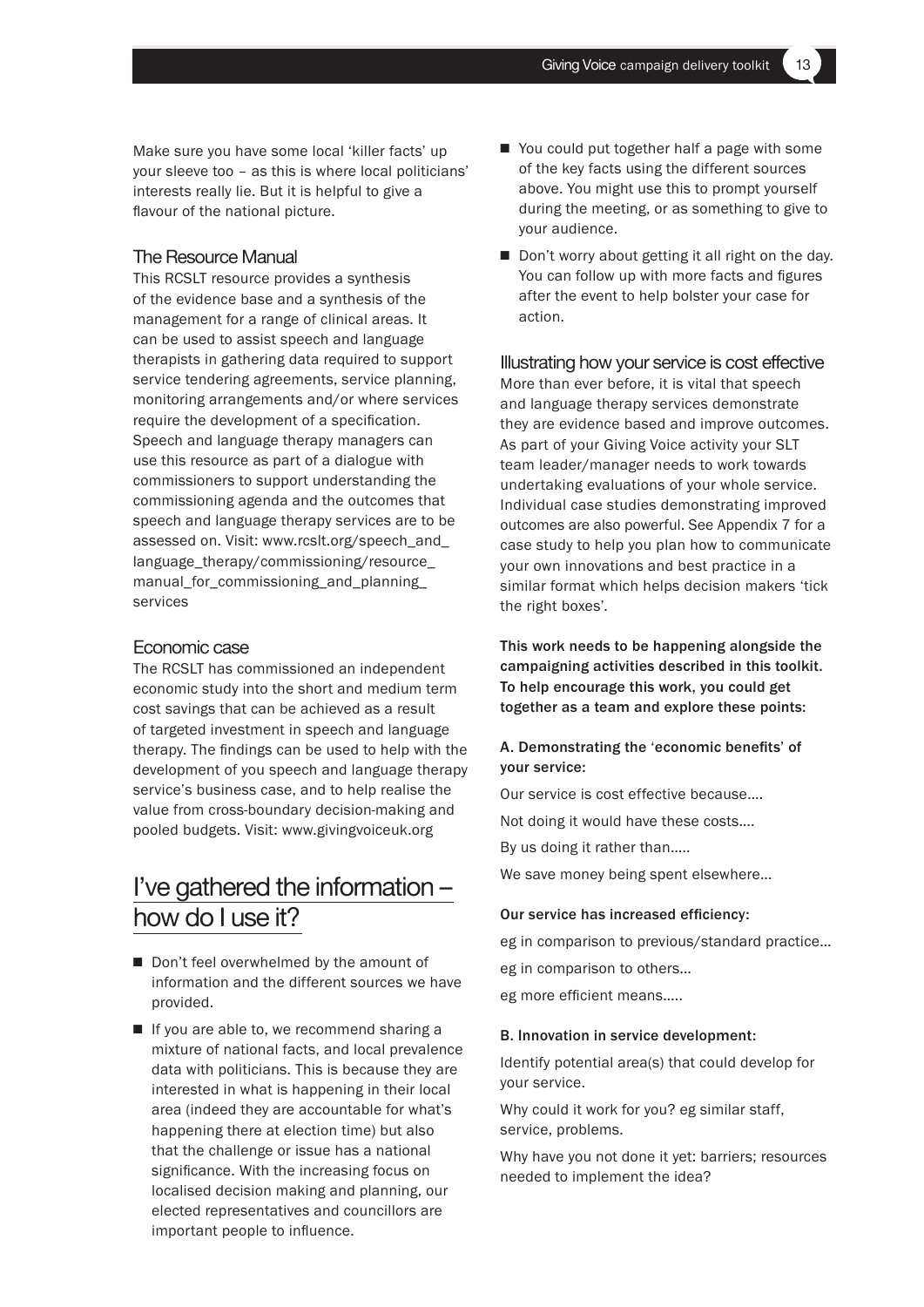## **Giving Voice** support from the RCSLT

We understand that your time is precious and resources are extremely tight. That's why the RCSLT are committed to supporting all our members in their engagement with Giving Voice. Your key point of contact on the campaign is Ele Buckley, National Coordinator for Local Campaigns. Email: ele.buckley@rcslt.org. You can work with Ele to arrange training sessions, request resources and feed back on your experience of the campaign.

## Resources inside this toolkit:

#### Appendix 1: Giving Voice Introductory Leaflet

Use this short resource to explain the basics of the Giving Voice campaign. Could you leave some on display if you work in a clinic? Do you have a service notice board? Hand one to the local journalist if they come along to cover your event or interview you.

#### Appendix 2: Giving Voice prompt sheet

A handy sheet to stick by your computer screen/ in your diary to enable you to explain the basics of the campaign and remind you of the key local issues your campaign team are focusing on as part of Giving Voice.

#### Appendix 3: Communication accessible campaign briefing

Every service user's needs are different, but this campaign briefing provides a communication accessible introduction to Giving Voice and could help you share the campaign with service users where appropriate.

#### Appendix 4: Template letters to local politicians

Key points to make in a letter to your own elected representative or the politicians responsible for the area in which your service operates.

#### Appendix 5: Template press release

An example of how to use the local media to boost support for your Giving Voice campaigning.

#### Appendix 6: Politicians' briefing sheet and speaker points for you

If you are able to engage your own politicians or the elected representatives responsible for your service, make sure they get hold of this briefing which sums up Giving Voice in the most effective way for local politicians. Make sure you've got the up-to-date version for your country – check with your RCSLT contact if you're unsure. Use the suggested speaker points to help prepare you for a meeting with them. NB: please work with the RCSLT to plan your political engagement – it's important that decision makers hear a consistent and well planned message from us.

Appendix 7: Example of a service case study Use this format to communicate the economic benefits of your service.

#### Appendix 8: Giving Voice and your CPD

A useful grid to help you plan how you might integrate Giving Voice into your work and how playing your part in the campaign will enhance your own professional development. Remember whenever you undertake CPD and write it up you need to reflect on how the CPD has been of benefit to service users and how it has sought to enhance service delivery.

### Appendix 9: 'Design a Speech Bubble' activity sheet

Extra ideas for turning this activity into an awareness-raising opportunity where you work. If you have colleagues or contacts in other areas who can only engage in part of Giving Voice why not pass this on to them and invite them to get creative.

#### Appendix 10: FAQs

Some of the top questions that might arise as you plan your campaigning activities.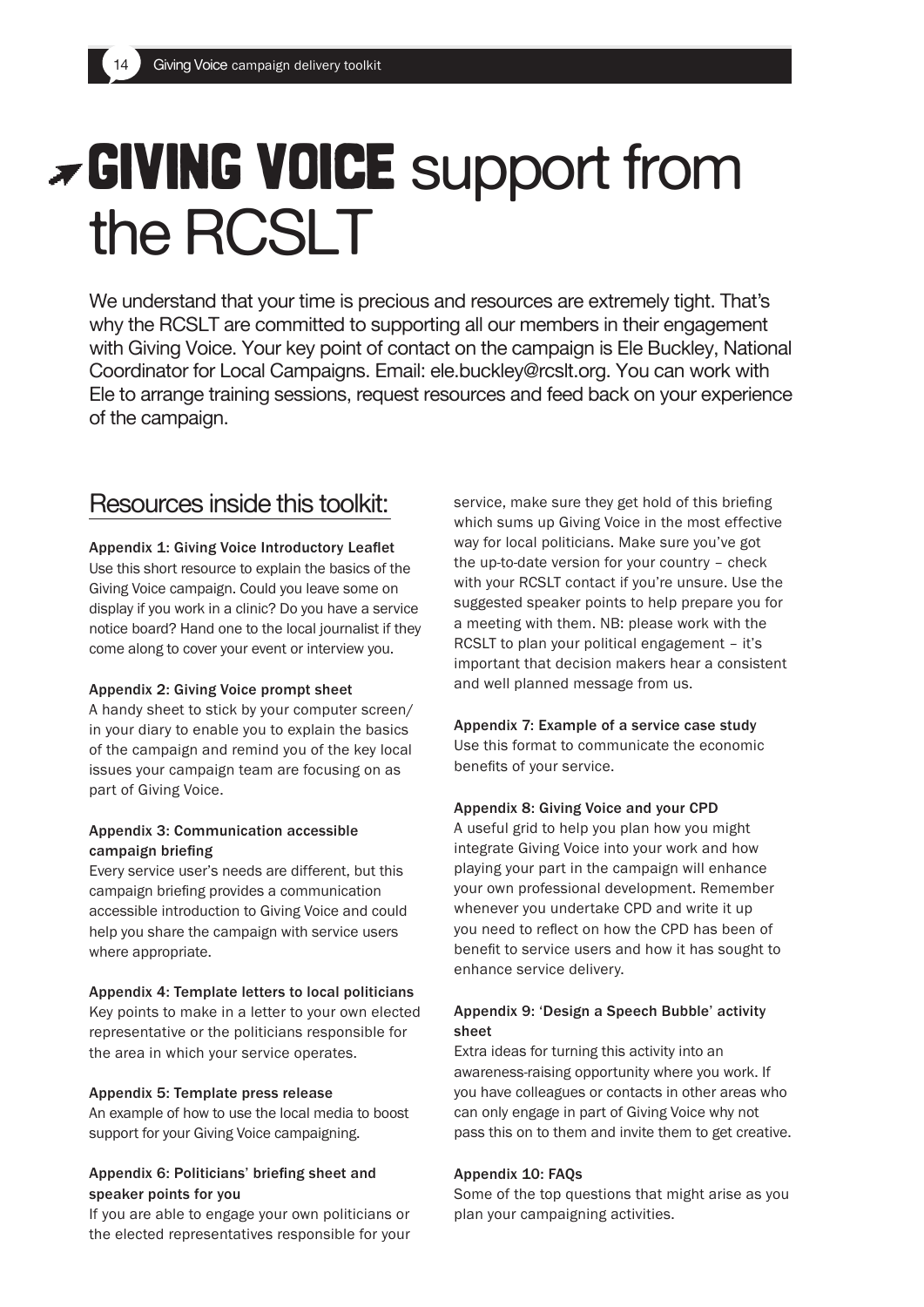## **Giving Voice** resources and materials

For further resources to support your campaigning visit: www.givingvoiceuk.org

## Giving Voice logo

Download the Giving Voice logo and strapline to use on your own posters, email signature or letters.

## Giving Voice animation

Make sure you've watched and passed on the 'viral' speech bubble animation. You could also have it playing on a laptop or screen during a Giving Voice event. It's a perfect discussion starter.

## The seven signs

Download two screen-saver style presentations on the seven signs of speech and language and communication difficulties for children and adults and use them in your service or on a loop at events. These are designed to improve understanding and awareness of SLCN amongst your clinical colleagues. The booklet version will be available to download later in the year.

## Make sure you keep an eye on…

The Giving Voice campaign pages at: www. givingvoiceuk.org – your first port of call for updates from campaign HQ, resources such as extra copies of the toolkit or 'design a speech bubble' activity materials. Make sure everyone in your team has submitted an 'I'm Giving Voice' video clip to the online gallery, as well as photographed and uploaded their own speech bubble creation.

## Social media

Please engage with the Giving Voice social networking profiles. Make sure you 'like' www.facebook.com/RCSLT

Why not use facts from the 'Telling the story of your service' section of this toolkit as status updates or tweets? Please follow us @ GivingVoiceUK and use #givingvoiceuk or #RCSLT in your own related tweets. We also have a presence on LinkedIn.

## 'The King's Speech'

Starring Colin Firth as King George VI and Geoffrey Rush as Lionel Logue, the film tells the story of the monarch's relationship with his speech and language therapist.

After his brother abdicates, George ('Bertie') reluctantly assumes the throne. Plagued by a dreaded stammer and considered unfit to be king, Bertie engages the help of an unorthodox speech therapist named Lionel Logue. Through a set of unexpected techniques, and as a result of an unlikely friendship, Bertie is able to find his voice and boldly lead the country through war.

The film highlights the special nature of the relationship between therapist and service users, focusing on trust, empathy and mentoring. It provides a unique opportunity to expand the general public's awareness of speech therapy. Why not invite your family, friends or colleagues to watch the film together? It should prompt some interesting discussions about speech and language therapy, past and present. Why not think about other films or books with a connection to the profession and use these to start conversations and spark interest in the work you do?